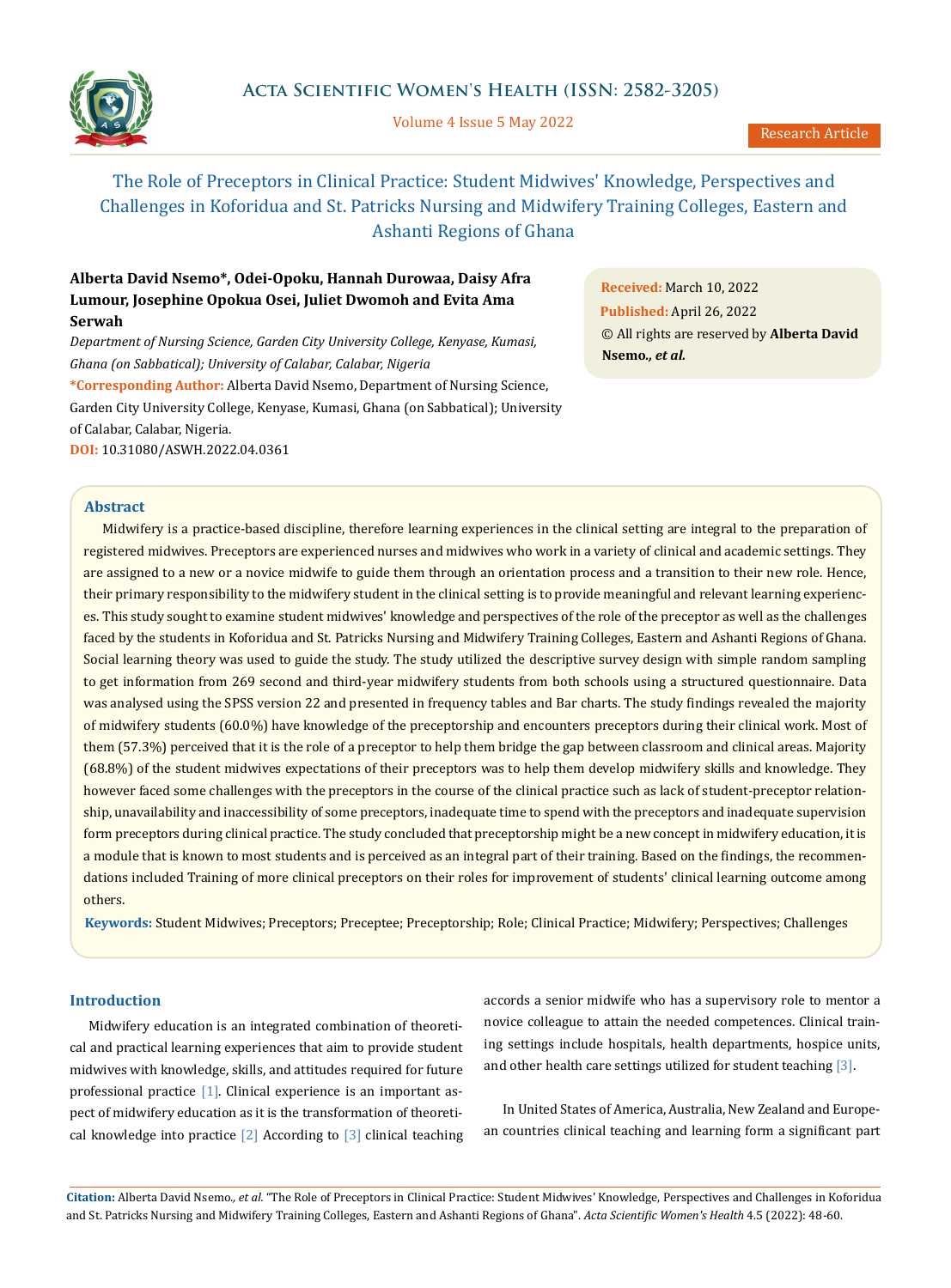of pre-registration and education programmes [4]. In these countries, clinical learning plays an important role in improving the practice of both healthcare professionals and student midwives, which in turn contributes to improved care provision [5]. Claimed that students' knowledge, skills acquisition, and theory-practice integration can be enhanced through preceptorship activities [3]. Indicate that it is through experience in the clinical setting that student midwives acquire the knowledge, skills, and values essential to professional practice and become socialised into the midwifery profession. Hence, effective clinical experience is gained through a supportive clinical environment, which includes the atmosphere of the clinical placement unit, and the relationship shared with clinical staff, supervisors and mentors  $[6]$ .

In Ghanaian nursing education, in order to improve effective clinical teaching and learning, preceptors have been introduced to supervise students in the practice setting. Preceptorship model was first introduced into a peri-operative nursing program in Ghana (1990s); this model was subsequently expanded to basic diploma and bachelor's in nursing education [7]. The preceptorship model has proved to be a highly useful strategy for clinical education as it allows education to be individualized. Classroom knowledge was likened to real patient management problems and provides for role modelling as the student's develops standards and strategies for practice  $[8]$ . were of the view that nursing students expect a supportive clinical environment that is innovative, creative and geared towards the needs of individuals. Furthermore, students learn immensely with mentors who appreciate their individuality and the fact that everyone learns differently  $[9]$ . Preceptors who are aware of differences in learning styles can better provide experiences to more efficiently meet students learning needs [10].

It is from clinical placement that students start to gather the necessary attributes of caring, critical thinking skills, application of situational knowledge, competence and clinical skills. Therefore, members of the health team should provide a positive clinical experience to facilitate the progress from novice to expert levels of clinical competence  $[11]$ . A study conducted by  $[12]$  on 62 Australian nursing students revealed that element such as good mentoring, relationship with the clinical staff and opportunity to practice yielded positive impact in students' learning in the clinical area. In addition, the support given to students by the nursing staff in the clinical setting also plays an important role in the achievement of their learning objectives [13].

The ward learning environment has a lot of external stimuli which disadvantages the student midwife with respect to identifying the learning opportunities  $[14]$ , asserts that the lack of equipment, lack of guidance, supervision, and negative attitude by the nurses influence the effectiveness of the clinical learning. Anxiety, attitude, academic level, commitment to the work and use of mobile phones by the student nurses affect the quality of learning and compromises the patients' care [15]. The workload, higher numbers of student/teacher ratio in the clinical area, and in the classroom affect the preceptors' role in the clinical teaching [16].

49

Preceptorship aims to develop the preceptees' confidence and competence whilst simultaneously fostering their clinical practice whether this is a student, newly qualified or newly hired experienced nurse [17]. Preceptorship is found to be used as a source of staff development given that it tended to be considered part of a new nurse's orientation process enabling them to become embedded into their new role and environment [17]. Hence, preceptees were expected to become more autonomous, independent, safe and confident practitioners able to deliver the quality of nursing care demanded by an organisation [18]. According to [19], preceptorship is to develop preceptees within the environment in order to be accommodated both by outsiders and within the environment. Thus, the focus is on developing the preceptors' clinical skills and proficiency to be fit to meet the demands of the environment.

Besides, preceptorship also focuses on other more esoteric dimensions such as environmental and psychological factors; in particular, how confident and/or comfortable a preceptee feels within a given context. In view of this, it is important that student midwives share good relationship with clinical nursing staff as well as their preceptors as this facilitates the identification of the different learning needs and styles of the students [20]. Hence, this study seeks to explore student midwives' knowledge and perspectve of preceptorship as well as the encountered challenges, during clinical practice at at Koforidua and St. Patrick Nursing and Midwifery Training Colleges in the Eastern and Ashanti Regions of Ghana respectively.

#### **Statement of the problem**

Studies on student midwives' knowledge of preceptorship during clinical experience have been done mostly outside Africa. This aspect has been less explored in Afrrican context. For instance, studies by [3,19,21,22]. In their day-to-day dealings, students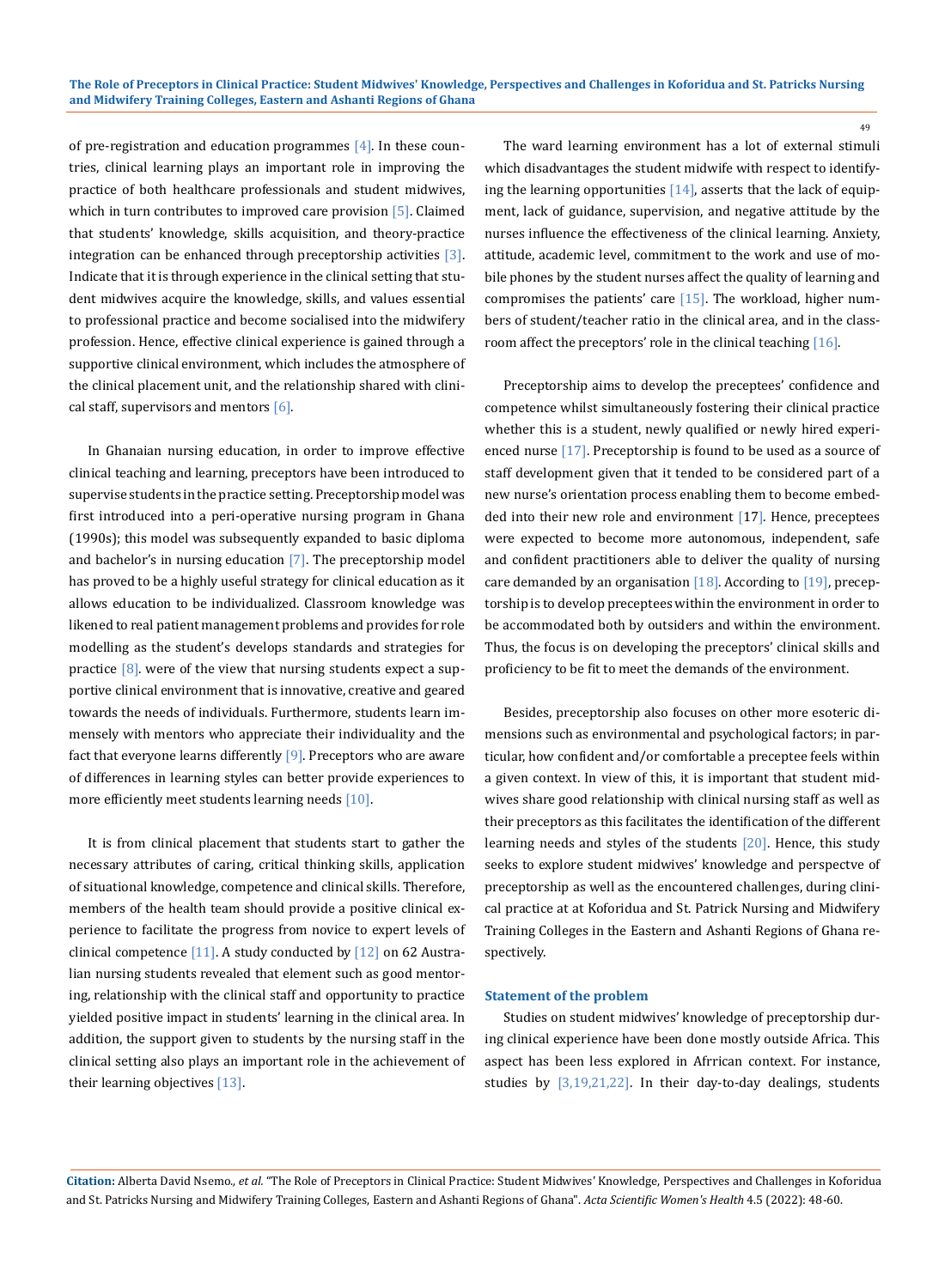50

come into contact with preceptors as they learn, yet their knowledge of the functions and roles of preceptors in their education is unknown.

Evidences from studies have shown that found in their study that, expectations of the student midwives are not met during clinical practice engagement, as the staff are sometimes not aware of the student midwives' learning objectives [23]. Moreover, student midwives experience frustrations during daily practice due to poor integration of theory and practice. There is also lack of tutorial support and guidance by tutors coupled with student midwives' poor interpersonal relationships with clinical staff and preceptors which pose a barriers to learning within the clinical environment  $[2,23]$ .

The researchers have also noticed that most midwifery students avoid reporting for clinical practice when posted. They intentionally absent themselves from the clinical setting during clinical practice. These students experienced problems in the clinical/practice, hence they spend less time with the preceptors who are always busy with ward work leaving the students to their own fate. The students are rather used for errands at work as against the actual clinical practice. The researchers also often hear midwifery students expressing concern that they performed below expectations in the clinical areas and expressed hopelessness and dissatisfaction. They could not tell the actual role of the preceptors towards them, and so could not make proper use of the opportunities to enhance their clinical practice and experience. This concern generated a curiosity to investigate the student midwives' knowledge and perception of the roles of preceptors during clinical practice in Koforidua and St. Patricks Nursing and Midwifery training colleges in the Eastern and Ashanti Regions of Ghana.

## **Objective of the study**

Specifically the study sought to

- Determine student midwives' knowledge on preceptorship.
- Examine student midwives' perspective on the role of preceptors during clinical practice.
- Identify the challenges student midwives face with preceptors

# **Literature review**

# **Preceptorship**

Preceptorship involves the pairing of an experienced teacher with a less experienced learner with the goal of achieving selected learning objectives [24]. In the context of midwifery, preceptorship is where a student or a newly graduated midwife is paired with a clinical nurse in the clinical practice setting. This relationship between the student (the preceptor) and the clinical nurse (the preceptor) is with the aim of providing supervision and feedback on tasks pertaining to clinical practice [25]. The three main players that are essential in a student's learning experience are the preceptor, the student and the nurse educator. These three individuals need to work together and communicate well in order to achieve the best possible learning experience [25].

Preceptorship is important to midwifery education for a wide variety of reasons. It assists nursing students to incorporate theory into practice, integrates students into the practice setting within the organization and allows students to apply learning and internalize the values of the profession within a nurturing and supportive relationship [26]. It is also becoming an integral part of midwifery education, despite a recent review indicating differences in the quality of programs and preceptors [26]. Other benefits of clinical preceptorship programs for educators in particular include continuity and consistency of education, increased satisfaction and retention of students as-well-as enhancement of developing a shared responsibility for education and training [27]. Moreover, midwives who precept can connect with students in ways that others cannot, building trust and responsibility, while easing the transition into the "real world" of healthcare [28].

In United States of America, Australia, New Zealand and European countries, clinical teaching and learning form a significant part of pre-registration and education programmes [4]. In these countries, clinical learning plays an important role in improving the practice of both healthcare professionals and student midwives, which in turn contributes to improved care provision. [5] claimed that students' knowledge, skills acquisition, and theory-practice integration can be enhanced through preceptorship activities.

Moreover, international interpretations regarding the meaning and use of terms such as counselling, mentoring, and coaching to describe clinical teaching and preceptorship increase the confusion manifested between individuals when applying the terms preceptorship and mentorship to different forms of clinical education [19]. There is no clear definition of what the term preceptorship means in the literature since each study appears to adopt a definition appropriate to itself based on each organisation's interpretation and understanding of the meaning of preceptorship [28]. The lack of a standard definition of the term 'preceptorship' has resulted in confusion for readers regarding what preceptorship should be and its relative goals [19].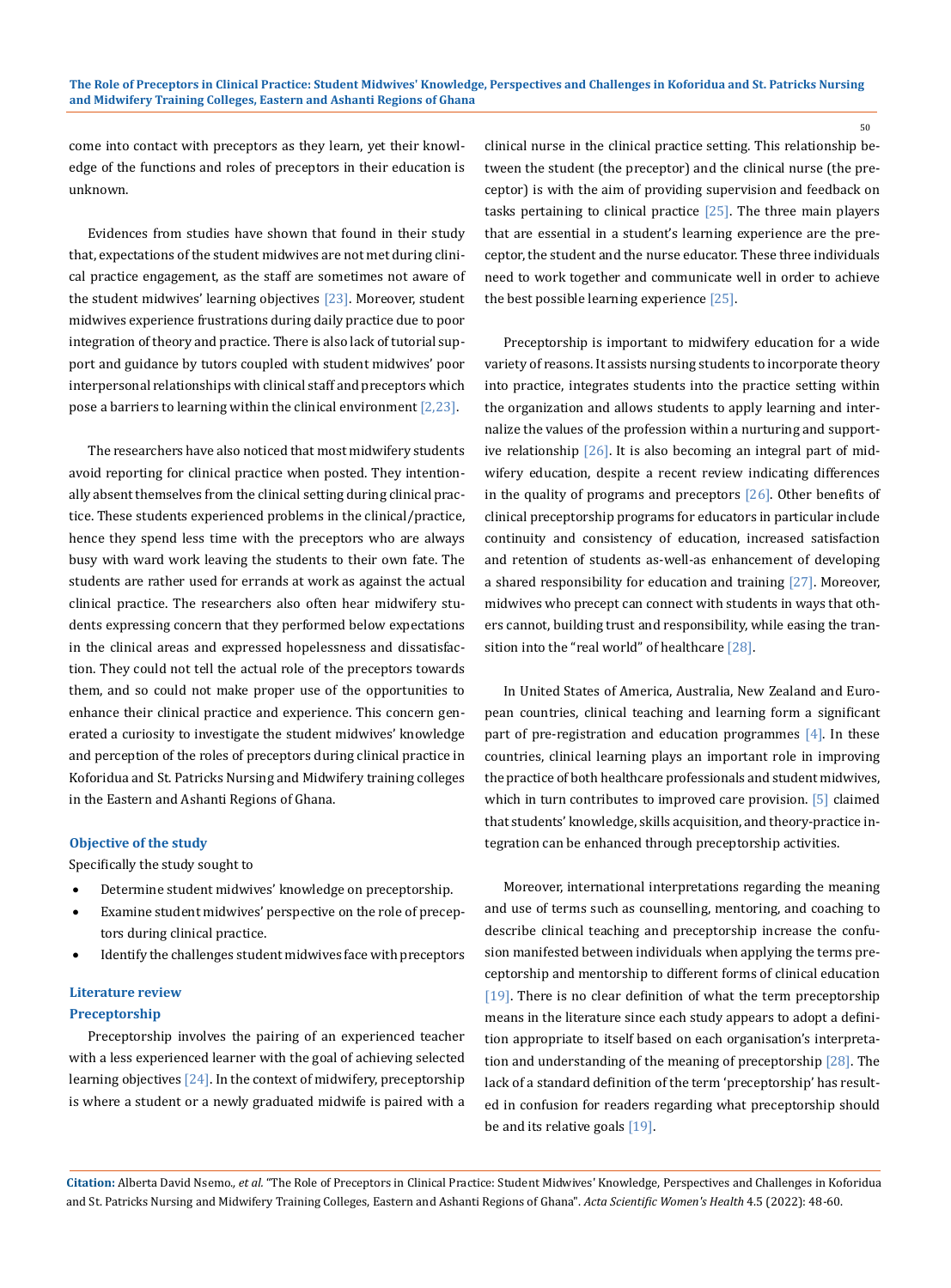The notion of preceptorship has been explored in numerous empirical studies as well as opinion and review papers in order to try to define the term more precisely  $[29]$ . As part of the current review, multiple definitions of preceptorship were discovered. However, generally preceptorship was found to have been defined as a clinical education programme aimed at providing access to a competent, supportive role-model through a time-limited relationship between the preceptor and preceptee  $[29]$ . The time-limited nature of this relationship was viewed by  $[16]$  as a transitional period, which lasted only until the novice practitioner had achieved some form of role transition.

#### **Knowledge on preceptorship**

Nurses who are competent and those who possess an ability to make swift clinical judgments and decisions are more sought after than ever, and clinical practice is where students gather real-life experiences in modern day healthcare provision. Accordingly, the clinical learning environment in midwifery education has been growing as a fundamental focus area over the past two decades [30].

Though there are diverse definitions in various sources, typically, a preceptorship involves the pairing of an experienced teacher with a less experienced learner with the goal of achieving selected learning objectives [24].

In a study conducted by [31] to assess Knowledge and attitude towards nursing clinical preceptorship among Ethiopian nurse educators in Addis Ababa University, 117 respondents were asked whether they know what clinical preceptorship is and 90 (82.6%) acknowledged that they do. Among these, 50 (56.8%) said that attending trainings and workshops was how they familiarized themselves with it. Hearing people talk about preceptorship with 19 (21.6%) and reading about it 12 (13.6%) were also the most frequently reported ways of familiarization with preceptorship. Among the respondents who reported familiarity with the concept of nursing clinical preceptorship, 66 (74.2%) of educators said that their respective teaching institutions do apply nursing clinical preceptorship. The majority of respondents, 66 (60.6%) responded that the main purpose of clinical preceptorship programs is to develop clinical skills as-well-as ease the transition into being a healthcare professional. According to the results of the study it was found that less than half of the nurse educators that participated in the study were found to have adequate knowledge regarding nursing clinical preceptorship and its related concepts. More importantly, it was found that existing knowledge towards midwifery

clinical preceptorship among the educators tends to increase with advanced education and longer teaching experiences. Institutions should focus their efforts towards implementing an integrated approach of clinical preceptorship by embracing preceptorship as the core of clinical learning for midwifery students, starting with improving the awareness and understanding of the students and midwife educators towards it.

In a busy setting, there may be limited time for teaching and feedback from preceptors. Students may not find learning to be collaborative with the preceptor. Additionally, personal attributes of the midwife preceptor are found to influence preceptors' role and commitment [32]. These attributes of preceptors have been identified as mainly patience, non-judgmental, empathic, warm, respectful, fairness and flexibility [32]. It was reported that such personal attributes can affect nurses' attitudes and beliefs towards preceptorship [33] in turn affect whether they see preceptees as an integral part of midwifery or a separate additional responsibility. When preceptorship is seen as an integral part of midwifery, the preceptor acknowledge the presence of the model as beneficial to both themselves and students.

#### **Student midwives expectectation of preceptorship**

Due to the role of preceptorship in clinical practices, several studies have been conducted on the expectation of student nurses of preceptorship. One of such studies was conducted by [34] to explore the expectations of final year nursing students on preceptorship. A longitudinal, questionnaire survey was used to explore the expectations of preceptorship, from the perspective of newly qualified nurses, as part of a Department of Health funded study into the careers of people qualifying from nursing diploma courses. The paper demonstrates how pilot work with a cohort of newly qualified nurses, combined with literature on preceptorship, enabled the identification of key aspects of preceptorship. Findings from the study showed that there was an overwhelming demand for preceptorship, and the majority of respondents anticipated that all identified aspects of preceptorship would be important in their first job. Aspects identified as particularly important were 'constructive feedback on my clinical skills' and 'teaching new clinical skills'.

Similarly, [35] also conducted a study to describe newly-graduated nurses' perceptions of their student clinical intersession placement and how these placements impacted their functioning as graduate nurses. Inductive semantic analysis of the data revealed four themes: developing nursing skills and knowledge;

**Citation:** Alberta David Nsemo*., et al.* "The Role of Preceptors in Clinical Practice: Student Midwives' Knowledge, Perspectives and Challenges in Koforidua and St. Patricks Nursing and Midwifery Training Colleges, Eastern and Ashanti Regions of Ghana". *Acta Scientific Women's Health* 4.5 (2022): 48-60.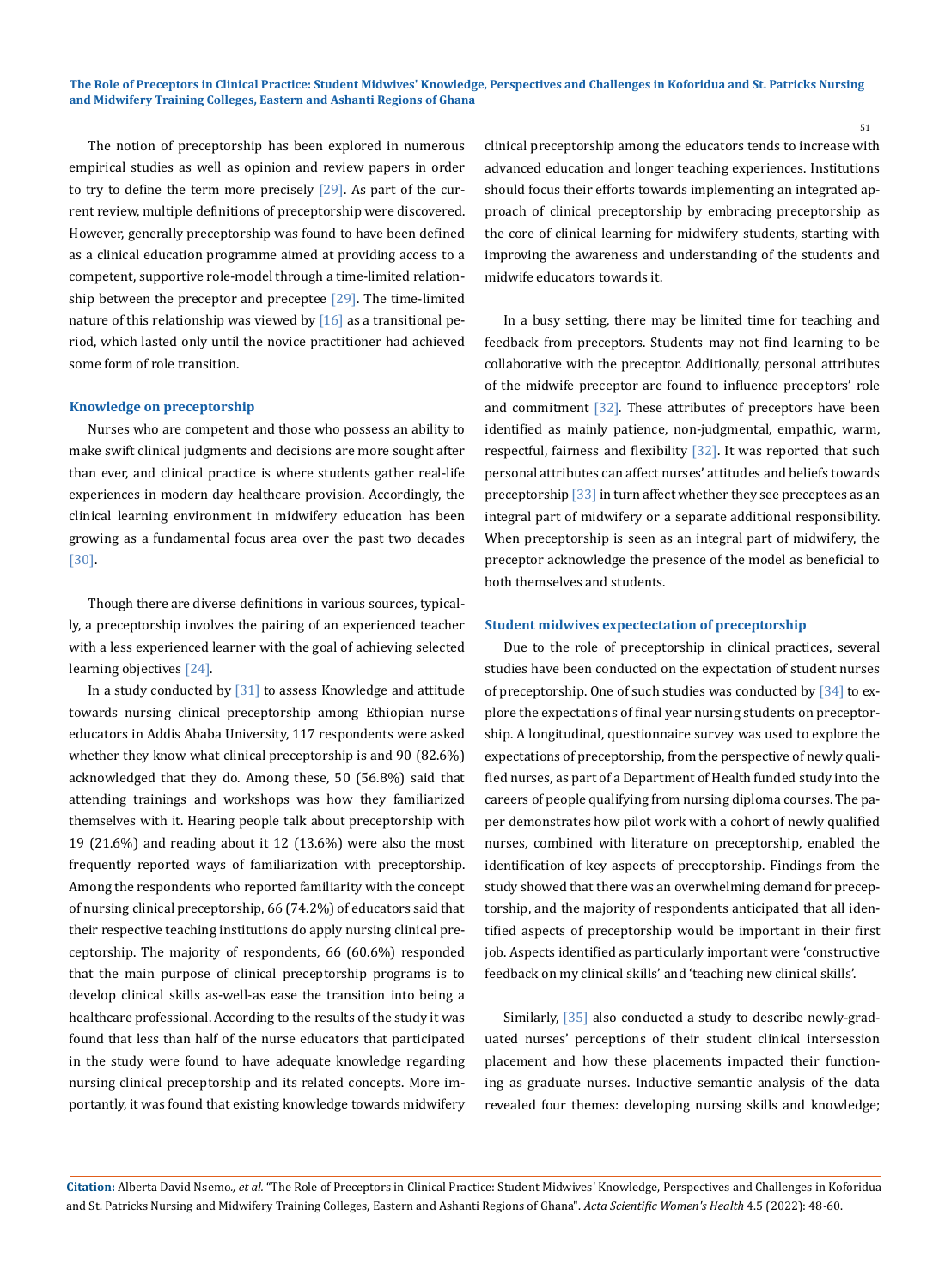preparing for future employment; experiencing supportive relationships and experiencing realities of work-life. Findings from the study revealed that educators must ensure that clinical placement are in an environment that is conducive to learning and promotes the personal and professional development of nursing students. Positive clinical experiences are more likely related to how valued and supported students feel than the physical aspects of a placement; thus, it is imperative educators assess and focus on providing placement that offer a supportive learning environment.

[36] also conducted a study on Finnish and Swedish nursing students' experiences of their first clinical practice placement. The aim of the study was to illuminate first year undergraduate nursing students' experiences of clinical practice during their first clinical placement, with a focus on perception, reflection, and the link between theory and practice. Data was collected by focus group interviews with 22 nursing students, and analyzed with qualitative content analysis. Findings from the study showed that positive experiences included stimulating and visible preceptors, a permissive atmosphere, and reflection as a matter of course. Negative experiences were related to feelings of abandonment and powerlessness when preceptors were invisible and the atmosphere at the ward was non-permissive. The implementation of research-based knowledge was insufficient.

#### **Role of preceptorship in clinical midwifery practices**

The most striking fact according to several authors is that preceptors should be experienced, registered and/or competent, clinically based, nurses capable of providing clinical support and guidance for new learners (preceptees) on a one-on-one basis by engaging in teaching and/or role modelling [32,37]. The term preceptee has also been defined as a newly hired experienced nurse/ midwife who needs to be adjusted to the clinical area and learn the necessary skills and procedures to practice independently and competently in order to provide the required quality of nursing/ midwifery care to patients [19].

The preceptor's role is to provide day-to-day clinical teaching for the preceptee  $\left[38\right]$ . Thus, a preceptor should be a teacher or instructor  $\left[38\right]$ . However, as  $\left[39\right]$  clarified, the first priority for preceptors is patient care in addition to teaching the preceptee how to deliver safe care within their scope of practice. Despite their having to put patients first, preceptors still play a major role in reducing preceptee stress, helping them overcome their fear of the unknown, and changing their attitudes and perceptions of nursing practice from those they started out with [39]. Thus, an expert preceptor is one who thinks ahead about the type of activities that will help the preceptee progress [39].

In addition, it is imperative that preceptors communicate with the preceptee to meet his/her expectations regardless of the number, type and complexity of patients that need to be managed, in order to help the preceptee reflect on his/her difficulties and identify how clinical performance might be improved [40]. Similarly, [41] added the preceptor should be committed to the role by observing, assessing and evaluating the preceptee's clinical development. [41], in his opinion paper, indicates that the preceptor needs to collaborate with the nurse educator and nurse manager in order to evaluate the preceptee's performance, address any further needs and provide a formal written evaluation at the end of the preceptorship programme.

Furthermore, [42] added that preceptors were responsible for helping the preceptee apply his/her theoretical knowledge to practice and identify the preceptee's needs by demonstrating sufficient knowledge of their nursing programme. In addition, the preceptor should comprehend how the preceptee accommodates to the new clinical setting, works collaboratively with others and provides continuous feedback to the preceptor.

The role of preceptorship in the clinical performance and competence of newly qualified nurses have been found to have been examined across a number of research studies [31] conducted a study on the effects of a preceptorship programme on turnover rate, cost, quality and professional development.

[43] also conducted a study to elicit student nurses' perceptions of the impact of mentorship on clinical learning. A qualitative descriptive research design was used in the study. A purposive sample of 29 student nurses in their third year of a Diploma Programme participated in the study. The study was undertaken at a British University. Data was collected by focus group interviews. The interviews were taped and transcribed verbatim by the researcher. Data was analyzed using content analysis. The findings of the study indicated that mentors played a major role in enhancing students' learning through support, acting as role models, performing socialization roles, and acting as assessors. While mentors played a major role in enhancing learning for students, there was a general agreement between students that there would need to be more emphasis on the acquisition of analytic skills and prob-

**Citation:** Alberta David Nsemo*., et al.* "The Role of Preceptors in Clinical Practice: Student Midwives' Knowledge, Perspectives and Challenges in Koforidua and St. Patricks Nursing and Midwifery Training Colleges, Eastern and Ashanti Regions of Ghana". *Acta Scientific Women's Health* 4.5 (2022): 48-60.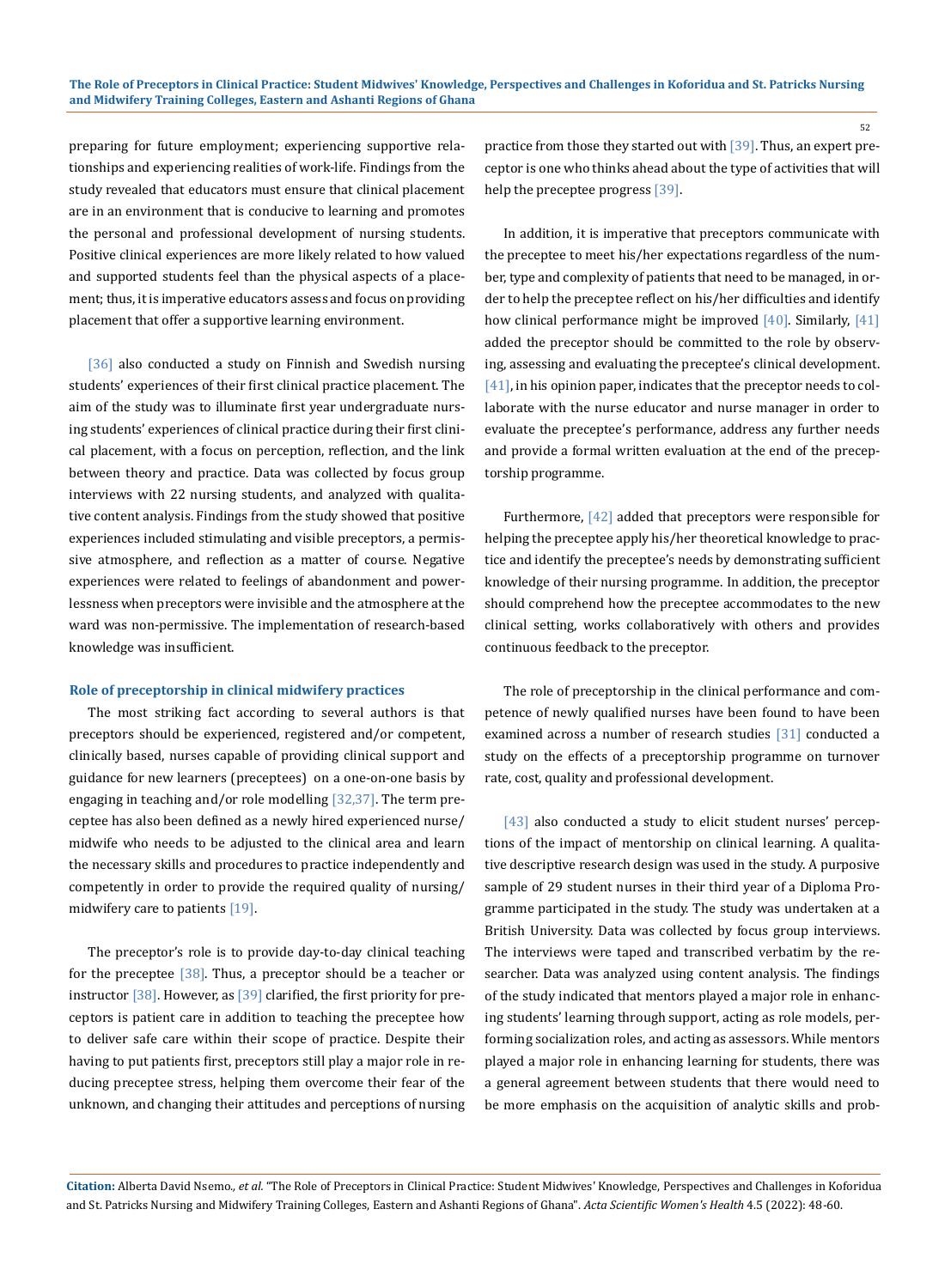lem solving for students in order to prepare them for the demands of clinical nursing practice in the future. Furthermore, [43] data also indicated a significant correlation between perceived levels of competency and the preceptee-preceptor relationship suggesting that there is a need to create an environment conducive to clinical learning.

#### **Challenges associated with preceptorship**

The literature suggests that clinical learning is affected by many factors, including the quality of supervision and feedback and characteristics of learners and teachers  $[44]$ . Assigning a preceptor to a nursing student will not always guarantee a successful placement  $[44]$ , which again suggests that preceptors require further preparation for their role. Lack of student-preceptor relationship is found to be unhelpful for student learning, although feeling part of the team is directly linked to opportunities for learning  $[44]$ .

However, preceptees feel unsupported at times by preceptors, citing lack of availability and accessibility  $[12]$ . They have not enough time to spend with nursing students, citing heavy workloads and ensuring safe client care among the reasons [37]. Preceptorship is among the most stressful of student experiences. The increased number of stress factors encountered in the student role, place nursing/midwifery students at greater risk for developing mental health symptoms than the general population [22]. In their qualitative study bring to light a number of challenges facing nursing students and preceptors. A qualitative research design was adopted for this study. Forty-seven final year nursing students were questioned using a structured enquiry schedule about their experiences of preceptorship during clinical placement. All participants were female. The data was analyzed thematically according to  $[45]$ framework. The results indicated that while a small minority found the experience of preceptors enhanced their learning while on clinical placement, the majority had a less than optimal experience. Reasons for this included: busy workloads of preceptors, difficulty in the accessibility of the preceptor and lack of preceptor training. Their findings point out that, while a small minority of the students found that their experience with preceptors improved their learning while on clinical placement, the majority had a less than optimal experience. Levels of support for students varied, and the arrangement tended towards an ad hoc execution of preceptorship.

 $[46]$  assessed the views of preceptors and preceptees in a practice-based project. The two focus groups with newly registered pediatric nurses suggested a move towards developing preceptorship programmes which would be timely and at the commencement of the nursing students' clinical placement. Recommendations were

that the training programme should be undertaken in the learning environment and appropriate study days given to staff nurses to embark on the programme. However, the findings suggested a prerequisite for preceptors to have "protected time" out from their role to undertake the preceptorship programme.

A phenomenological study undertaken by [47] to explore and describe students' experience of preceptorship revealed five key themes: confidence, friendship, being thrown in at the deep end, peer support, and lack of support. They undertook a qualitative study with thirteen undergraduate nursing students. The findings suggested that preceptors contributed to the students' development of confidence or the depletion of it. Being friendly and approachable is an important aspect of the preceptorship experience. Peer support is another important finding: the students in the study were comfortable when they had other students on the placement with them, as they felt protective of each other and didn't feel singled out. Another theme, being thrown in at the deep end, is stressful for students and remains one of the challenges of clinical placement in nursing/midwifery.

Bandura's Social Learning Theory was used to direct this study [48]. theory posits that human behavior is learned through observation and watching role models. The novice nurse observes the qualified nurse in the act of undertaking client care, and from this the nursing student recognises how to undertake nursing care. What they observe acts as a guide for them to repeat the same behaviour on later occasions [22,48]. The ward provides a safe environment for nursing students to engage in learning with their preceptor and other staff, through observation and interaction with them and through discussion with colleagues. According to  $[48]$ the environment, person and behaviour all affect each other; this is known as reciprocal determinism.

In social learning theory, it is argued that an indirect learning occurs which stems from the observation of other people's behaviors. By means of this learning method, individuals are able to learn the generalized and settled learning structures without the need for trial and error  $[48]$ . In Bandura's theory, learning through modeling involves four basic processes as attention, retention, motivation, and production [48].

# **Methodology**

# **Study setting**

The study was conducted at the Koforidua and St. Patrick's Nursing and Midwifery Training Colleges, in the Eastern and Ashanti Regions of Ghana. The Nursing and Midwifery Training College,

**Citation:** Alberta David Nsemo*., et al.* "The Role of Preceptors in Clinical Practice: Student Midwives' Knowledge, Perspectives and Challenges in Koforidua and St. Patricks Nursing and Midwifery Training Colleges, Eastern and Ashanti Regions of Ghana". *Acta Scientific Women's Health* 4.5 (2022): 48-60.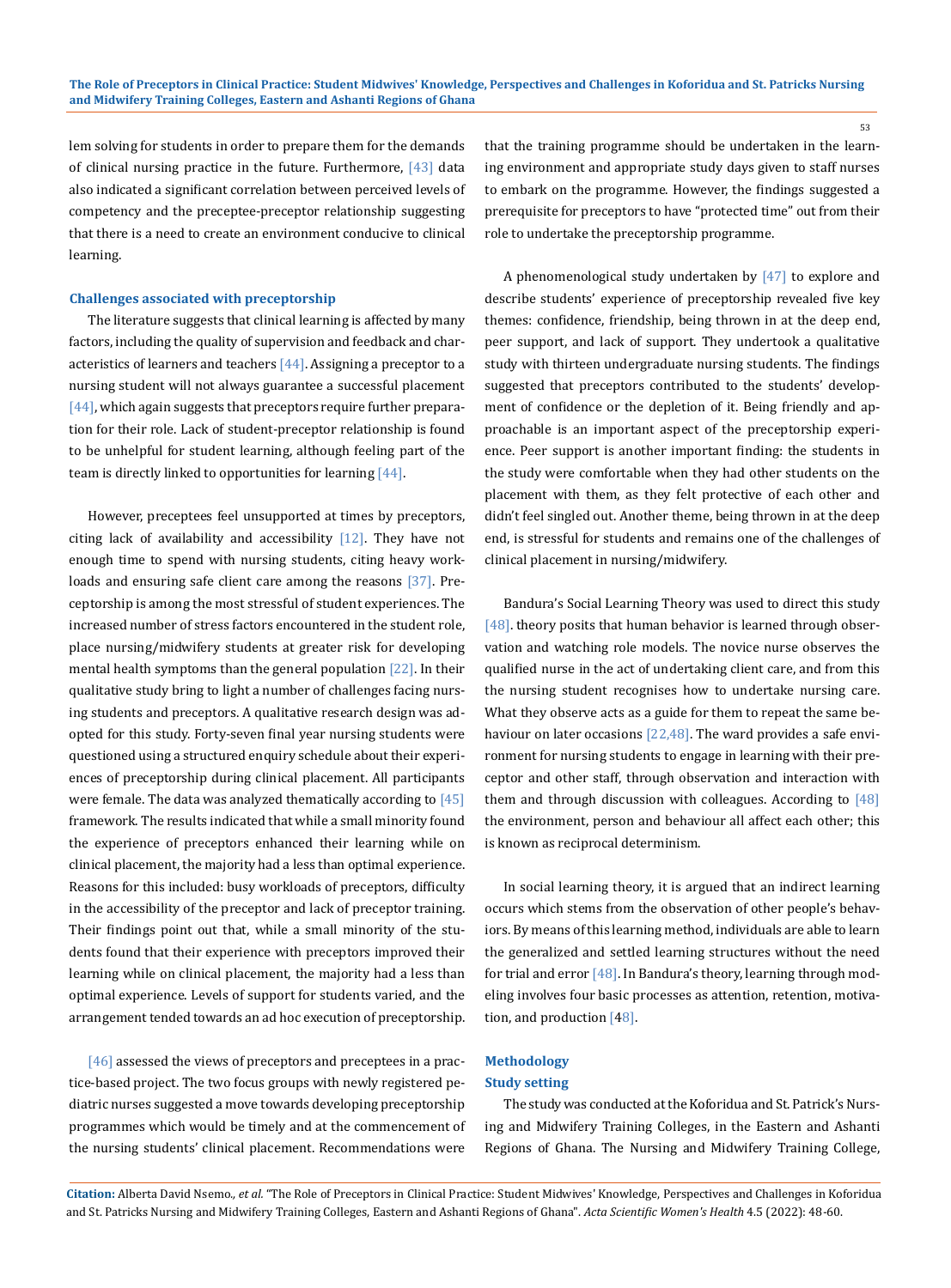Koforidua is situated in Adweso a suburb of Koforidua in the New-Juaben Municipality. The college offers a three-year diploma in registered nursing and midwifery. Its population stands at about 722 which comprises 33 teaching staff, 22 non-teaching staff and 667 students of which 430 are student midwives.

The St. Patrick's Nursing and Midwifery Training school, Maase-Offinso is located at Maase in the Offinso Municipality, a township of about 36km from Kumasi in the Ashanti Region of Ghana. The college is situated on the same compound as the St. Patrick's Hospital. The St. Patrick's is Nursing and Midwifery Training College (SPNMTC) is a non-profit making training institution under the umbrella of the Catholic Archdiocese of Kumasi, and the sponsorship of the Ministry of Health. Its population stands at about 1375, which comprises 35 teaching staff, 40 non-teaching staff and 1300 students of which 520 are student midwives.

### **Research design**

In this study, the descriptive survey design was employed in carrying out the study. As a descriptive study in nature, it involved direct exploration, analysis and description of the particular phenomenon in question [49].

#### **Research population**

Both colleges Koforidua NMTC and St. Patrick's NMTC has a total of 430 and 520 students offering the midwifery programme. For this study, only the second- and third-year midwifery students were the target population because they had been on clinical attachment for longer periods.

#### **Sampling Size and sampling technique**

A simple random sampling technique was used to select participants. This technique is a probability sampling method, which creates an equal chance for participants to be selected for the study. The sample size for this study was 900 student midwives from both institutions. Therefore, with a population of 900 at 95% confidence interval and degree of accuracy/margin of error of 5% the recommended sample size was 269. In selecting our respondents, a list of all the second- and third-year midwifery students in both schools was acquired and assigned numbers, which were picked randomly, and the selected numbers picked by the students of both institutions were recruited for the study.

#### **Tool for data collection and analysis**

A self-developed questionnaire was used to illicit responses from the participants. This was divided into five sections, A to E. Section A dealt with the demographic data of the respondents whiles the other sections focused on the research objectives.

# **Validity and reliability**

Validity of the instrument was tested through construct validity, face validity and content validity. With construct validity, the instrument was developed based on literature, focusing on the main findings of previous studies. Face and content validity were determined through scrutiny by the supervisor.

In finding the reliability of the instrument, a pretesting on 15 students was conducted at the Holy Family Nursing and Midwifery Training College, Techiman. This setting was chosen because its homogenous nature to Koforidua and St. Patrick's Nursing and Midwifery Training Colleges, in the Eastern and Ashanti Regions of Ghana. After the pretest, corrections were made on the research to ensure that they yielded the needed results during administration.

#### **Data collection procedure**

An introductory letter was obtained from the Department of Midwifery, Garden City University College (GCUC) to the Principals of the Nursing and Midwifery Training Colleges in Koforidua and St. Patrick's Nursing and midwifery Training, off in so to seek permission to use the student midwives as participants for the study. The study participants were selected, and the research purpose, procedures and benefits were explained to them, and written consent obtained. After the permission had been granted, the respondents were briefed as to what the study is about in order to get their needed attention, support and co-operation. Respondents were then given time to complete the questionnaire.

#### **Data analysis**

The data was sorted, edited, coded and analysed. Coding aided the researchers to assign numerals to the various responses of the items on the questionnaire. The data was analysed using the Statistical Package for Service Solution (SPSS) version 22. As a result of the descriptive nature of the study, descriptive statistical tools were employed in analysing the data into frequencies and percentages.

#### **Ethical consideration**

A letter from the Department of Midwifery, GCUC was sent to the principals of the various settings to seek permission to conduct the study. During the administration of the questionnaire, respondents were assured of confidentiality, anonymity and voluntary participation. With confidentiality, the research participants were

**Citation:** Alberta David Nsemo*., et al.* "The Role of Preceptors in Clinical Practice: Student Midwives' Knowledge, Perspectives and Challenges in Koforidua and St. Patricks Nursing and Midwifery Training Colleges, Eastern and Ashanti Regions of Ghana". *Acta Scientific Women's Health* 4.5 (2022): 48-60.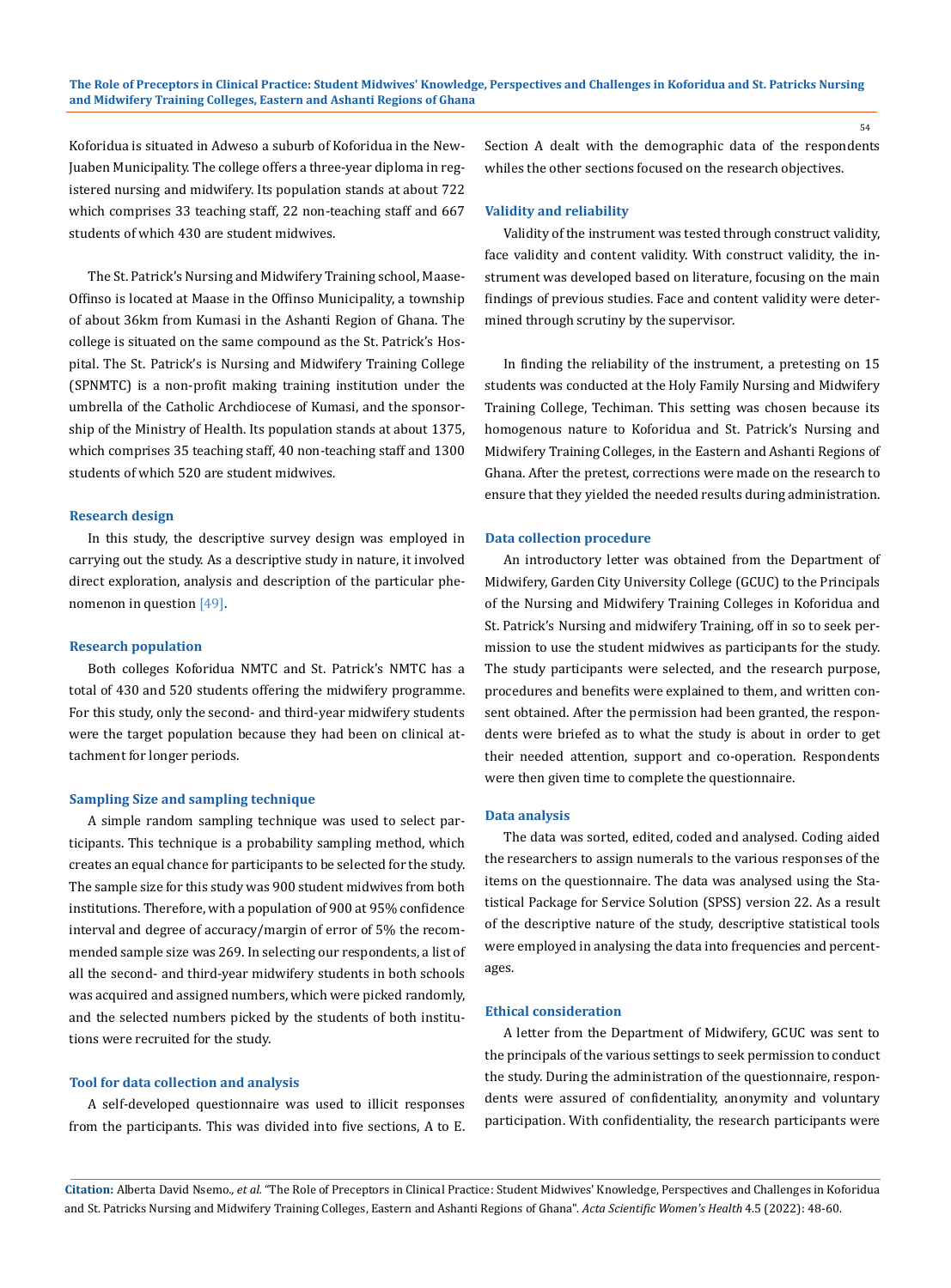assured that the information they provided would be used for the purpose of the study only. With anonymity, the study avoided the use of names or any other means of identification of the participants of the study. With voluntary participation, respondents were informed of their right to withdraw from the study at any point of the data collection without affecting the services they received. Finally, participants were recruited freely without any intimidation.

# **Results**

Demographic characteristics of study participants

| <b>Characteristics</b> | <b>Frequency</b> | Percent (%) |  |
|------------------------|------------------|-------------|--|
| Mean age, SD           | 24.5 (4.14)      |             |  |
| Age, In years          |                  |             |  |
| 19-25                  | 178              | 74.5        |  |
| 26-40                  | 61               | 25.5        |  |
| Current Level          |                  |             |  |
| 200                    | 165              | 69.0        |  |
| 300                    | 74               | 31.0        |  |

# **Table 1:** Demographic characteristics of study participants N = 239. Source (Field Data, 2022).

From Table 1 above, a total of 239 midwifery students from St. Patrick's and Koforidua Nursing and Midwifery Training Colleges were recruited. The average age of the study participants was 24.5 ± 4.14 years standard deviation with majority 178 (74.5%) of the respondents aged 19-25 years old. More than half 165 (69.0%) of the respondents were in their second year (Level 200).

Student Midwives' Knowledge of preceptorship

| Knowledge                                                                                     |                         | Yes, n (%) No, n (%)   |
|-----------------------------------------------------------------------------------------------|-------------------------|------------------------|
| A preceptor is                                                                                |                         |                        |
| A teacher or instructor                                                                       | $ 140(58.6) $ 99 (41.4) |                        |
| An experience registered midwife who acts [139 (58.2] 100 (41.8)<br>as a role model and guide |                         |                        |
| A registered midwife who facilitates<br>students learning in the classroom                    |                         | 41 (17.2)   198 (82.8) |
| A midwife who provides general Knowledge 44 (18.4)                                            |                         | 195(81.6)              |
| Do you have a preceptor in the clinical site $ 209\rangle (87.4) $                            |                         | 30 (12.6)              |
| Does the clinical site need preceptorship                                                     | 203(84.9)               | 36(15.1)               |
| Are the preceptors in your facilities trained 207 (86.6) 32 (13.4)                            |                         |                        |

**Table 2:** Student Midwives' Knowledge of Preceptorship N = 239.

Table 2 presents student midwives' knowledge of preceptorship. More than half 140 (58.6%) of the respondents noted that a preceptor is a teacher or an instructor, 139 (58.2%) an experienced registered midwife who acts as a role model and guide. A vast majority 198 (82.8%) of the respondents were able to correctly indicate that a preceptor is not a registered midwife who facilitates students learning in the classroom nor a midwife who provides general knowledge as indicate by about 195 (81.6%) of the respondents. Almost 209 (87.4%) of the respondent had knowledge about the presence of a preceptor on their clinical site. Most 203 (84.9%) of the respondents did agree that clinical sites need preceptorship and 207 (86.6%) affirmed that preceptors in their facilities were trained.

There was a high level 144 (60.0%) of knowledge observed among the respondents regarding preceptorship (Figure 1).



Source: Field work, 2022.

Student Midwives perceived expectations of a Preceptor.





**Citation:** Alberta David Nsemo*., et al.* "The Role of Preceptors in Clinical Practice: Student Midwives' Knowledge, Perspectives and Challenges in Koforidua and St. Patricks Nursing and Midwifery Training Colleges, Eastern and Ashanti Regions of Ghana". *Acta Scientific Women's Health* 4.5 (2022): 48-60.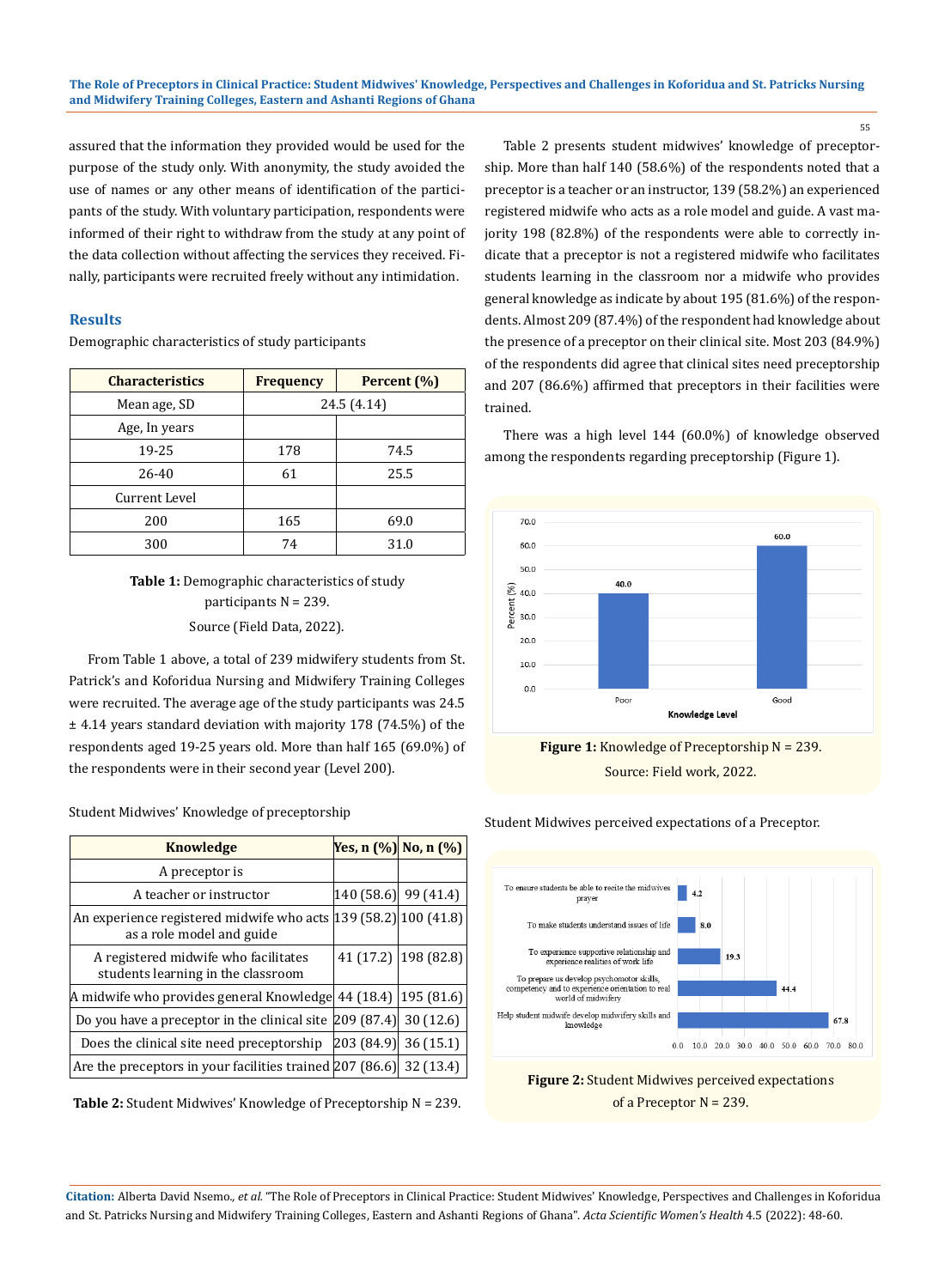#### **The Role of Preceptors in Clinical Practice: Student Midwives' Knowledge, Perspectives and Challenges in Koforidua and St. Patricks Nursing and Midwifery Training Colleges, Eastern and Ashanti Regions of Ghana**

Majority 172 (68.8%) of the student midwives expected from their preceptors to help them develop midwifery skills and knowledge, 112 (44.8%) to prepare them develop psychomotor skills, competences, and to experience orientation to real word of midwifery, 53 (21.2%) to help them build supportive relationship and realities of work life, 22 (8.8%) to help them understand issues of life and 12 (4.8) to ensure that student midwives are able to recite midwives' prayers (Figure 2).

Factors Associated with Students Midwives Knowledge of Preceptorship.

| <b>Characteristics</b> | Poor<br><b>Knowledge</b> | Good<br><b>Knowledge</b> | Chi-sq | p-value |
|------------------------|--------------------------|--------------------------|--------|---------|
| Age, In years          |                          |                          |        |         |
| 19-25                  | 68(38.2)                 | 110(61.8)                | 0.697  | 0.404   |
| $26 - 40$              | 27(44.3)                 | 34(55.7)                 |        |         |
| Level                  |                          |                          |        |         |
| 200                    | 62(37.6)                 | 103(62.4)                | 1.051  | 0.305   |
| 300                    | 33(44.6)                 | 41(55.4)                 |        |         |

**Table 3:** Factors Associated with Students Midwives Knowledge of Preceptorship N = 239. Source: Field work, 2022.

To determine factors associated with student's knowledge of preceptorship, A Pearsons chi-square test of independence with a 95% Confidence Interval was conducted. The test found no statistically significant association between student midwives age ( $\chi^2$  = 0.697, p = 0.404), current level ( $\chi^2$  = 1.051, p = 0.305). Details of the results are presented in table 3.

Student Midwife's Perception of Roles of Preceptors during Clinic midwifery Practice.

Student midwives' perception about the role of the preceptor during clinical midwifery practice is presented in Table 4 above. More than half 137 (57.3%) of the student midwives perceived that it is the role of a preceptor to help them bridge the gap between classroom and clinical areas, A vast majority 228 (95.4%) excluded ensuring student being paid their due internship allowances as a role of a preceptor. Most 155 (64.9%) of the student midwives perceived their preceptor to orient them to policies and structures regarding their midwifery practice. Only 70 (29.3%) of the student midwives perceived a preceptor as a role model. Almost all 236

| <b>Roles of Preceptorship</b>                                             | Yes, $n(\%)$ | No, n (%)             |
|---------------------------------------------------------------------------|--------------|-----------------------|
| The roles of preceptorship in clinical<br>practice include                |              |                       |
| Bridging the gap between classroom<br>and clinical area                   |              | 137 (57.3) 102 (42.7) |
| To ensure students are paid their due<br>internship allowances            | 11 (4.6)     | 228 (95.4)            |
| Orientate student into the policies and<br>structures of the practice     | 155 (64.9)   | 84 (35.2)             |
| Act as role models                                                        | 70 (29.3)    | 169 (70.7)            |
| The role of preceptorship is necessary<br>in the training of the midwives | 236 (98.7)   | 3(1.3)                |
| An effective preceptor is                                                 |              |                       |
| A role mode                                                               | 157 (65.7)   | 82 (34.3)             |
| Hardworking                                                               | 152 (63.6)   | 87 (36.4)             |
| Disguise                                                                  | 5(2.1)       | 234 (97.9)            |
| Confident                                                                 | 121 (50.6)   | 118 (49.4)            |
| Timid to other health disciplines                                         | 10 (4.2)     | 229 (95.8)            |

**Table 4:** Student Midwife's Perception of Roles of Preceptors during Clinic midwifery Practice N = 239.

Source: Fieldwork, 2022.

(98.7%) the student midwives noted that the role of a preceptor is important in the training of midwives. For student midwives, an effective preceptor is someone who is a role model 157 (65.7%), Hardworking 152 (63.6%) and confident 121 (50.6%). Conversely, to almost all the student midwives, an effective preceptor is not someone who disguise 234 (97.9%) nor timid to other health discipline 229 (95.8%).

Challenges Student Midwives Face During Clinical Practice.

From Table 5 above, for majority 206(86.2%) of the student midwives, lack of student-preceptor relationship has been a challenge to student midwives during clinical practice. Unavailability and inaccessibility of some preceptors 178 (74.5%), Inadequate time to spend with preceptor 200 (83.7%), and inadequate supervision form preceptors during clinical practice 133 (55.6%) were also noted as challenges faced by the student midwives during clinical practice.

# **Discussion**

#### **Student midwives' knowledge of preceptorship**

The study showed that majority of the respondent showed good knowledge level of preceptorship. This finding agrees with a

**Citation:** Alberta David Nsemo*., et al.* "The Role of Preceptors in Clinical Practice: Student Midwives' Knowledge, Perspectives and Challenges in Koforidua and St. Patricks Nursing and Midwifery Training Colleges, Eastern and Ashanti Regions of Ghana". *Acta Scientific Women's Health* 4.5 (2022): 48-60.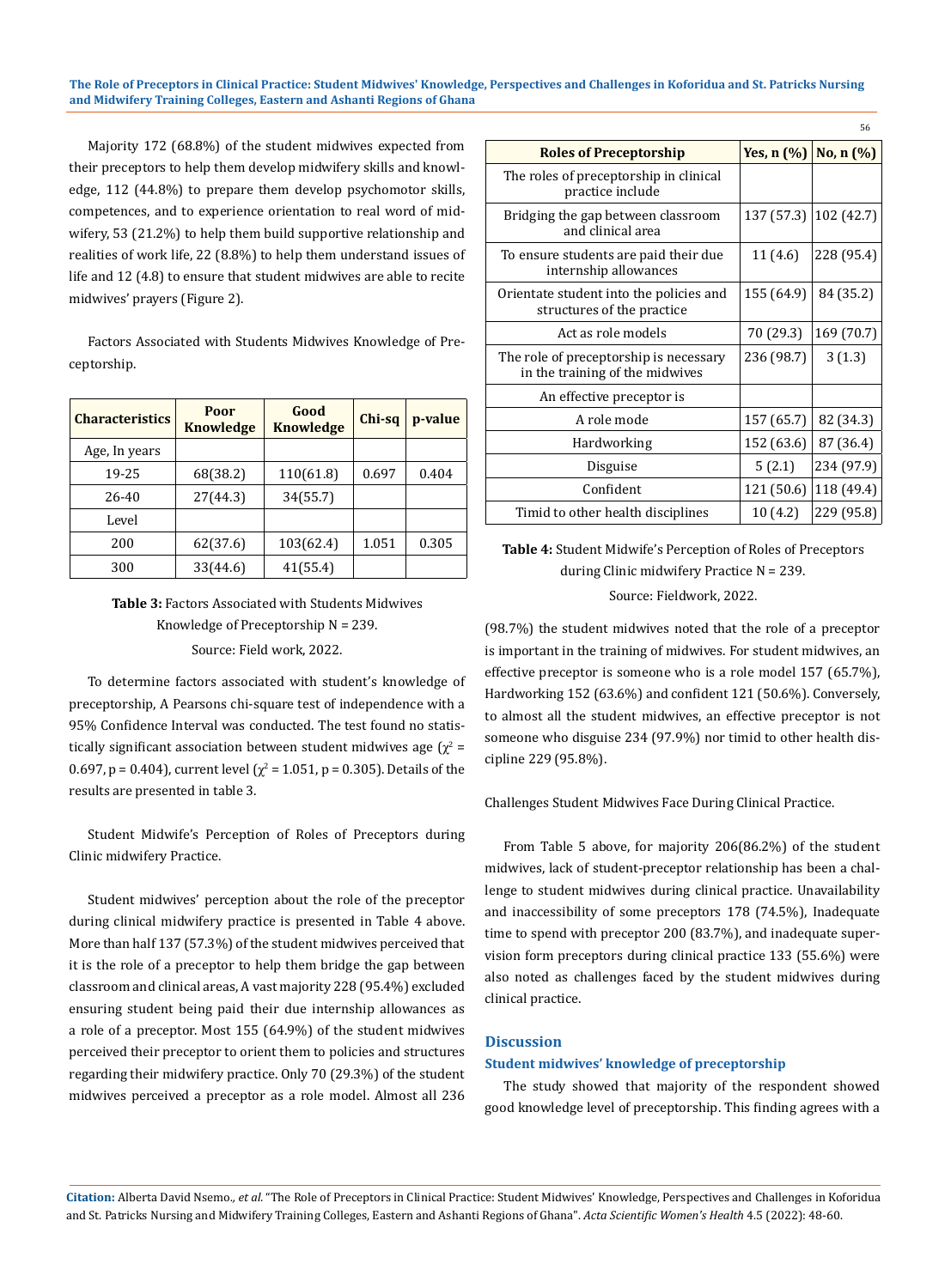| <b>Challenges</b>                                                  | <b>Frequency</b> | <b>Percent</b><br>[%] |
|--------------------------------------------------------------------|------------------|-----------------------|
| Lack of student-preceptor relationship                             |                  |                       |
| No                                                                 | 33               | 13.8                  |
| Yes                                                                | 206              | 86.2                  |
| Preceptors unavailable and inaccessible                            |                  |                       |
| No                                                                 | 61               | 25.5                  |
| Yes                                                                | 178              | 74.5                  |
| Inadequate time to spent with preceptors                           |                  |                       |
| No                                                                 | 39               | 16.3                  |
| Yes                                                                | 200              | 83.7                  |
| Inadequate supervision from preceptors<br>during clinical practice |                  |                       |
| No                                                                 | 106              | 44.4                  |
| Yes                                                                | 133              | 55.6                  |

# **Table 5:** Challenges Student Midwives Face During Clinical Practice N = 239.

Source: Fieldwork, 2022.

study conducted by [31] to assess knowledge and attitude towards nursing clinical preceptorship among Ethiopian nurse educators in Addis Ababa University and reported that 90 (82.6%) had good knowledge level of preceptorship. The study further revealed that the main purpose of clinical preceptorship programs is to develop clinical skills as-well-as ease the transition into being a healthcare professional [31]. From the our study, most of the respondents further described preceptorship as teacher, instructor or an experience registered midwife who acts as a role model and guide. The definition on preceptorship relates to the explanation by  $[24]$ who mentioned that preceptorship involves the pairing of an experienced teacher with a less experienced learner with the goal of achieving selected learning objectives. In the context of midwifery, preceptorship is where a student midwife or a newly graduate midwife is paired with a clinical nurse in the clinical practice setting [26]. In addition, findings from our study shows that students perceived expectations from a preceptor as to helping student midwife develop midwifery skills and knowledge, to prepare student midwife develop psychomotor skills, competency and to experience orientation to real world of midwife. Other perceive expectations in this current study were to experience supportive relationships and experience realities of work. The findings corroborates findings from other studies by [30,47]. In this respect, [25], underlined that this relationship between the student (the preceptor) and the clinical nurse (the preceptor) is with the aim of providing supervision and feedback on tasks pertaining to clinical practice. [26] also outlined the importance of preceptorship to nursing and midwifery education to include; assisting nursing/midwifery students to incorporate theory into practice; integrates students into the practice setting within the organization; and allows students to apply learning and internalize the values of the profession within a nurturing and supportive relationship  $[26]$ . Moreover, midwives who precept can connect with students in ways that others cannot, building trust and responsibility, while easing the transition into the "real world" of healthcare [28].

57

# **Student midwives' perspective on the role of preceptors during clinical practice**

In our study, findings highlighted the participants' perspective on the preceptors' roles as training of midwifes, orientating students into the policies and structures of the practice and bridging the gap between classroom and clinical area. In agreement [17,34], study findings revealed that preceptor's role is to provide day-today clinical teaching for the preceptee. Thus, a preceptor should be a teacher or instructor.

Furthermore, this study also revealed that effective preceptors were percieved as role models, hardworking, and confident. In a related study  $[29]$ , stated that preceptor is a nurse who has the ability to integrate educational and work values so that realistic strategies for resolving conflict may be developed, and such a relationship allows for the trainee to work and identify with a competent role model. Moreover, in previous studies, the most striking roles of preceptor include experienced, registered and/or competent, clinically based, nurses capable of providing clinical support and guidance for new learners (preceptees) on a one-on-one basis by engaging in teaching and/or role modelling [32,37,43] also conducted a study to elicit student nurses' perceptions of the impact of mentorship on clinical learning, and reported that mentors played a major role in enhancing students' learning through support, acting as role models, performing socialization roles, and acting as assessors.

## **Challenges student midwives face with preceptors**

Regarding challenges confronting student midwives during clinical practices, this study revealed lack of student-preceptor relationship and inadequate time to spent with preceptors. Other challenges included preceptors unavailability and inaccessibility, and inadequate supervision from preceptors during clinical practice. These findings collaborates with assertion by  $[44]$ , who un-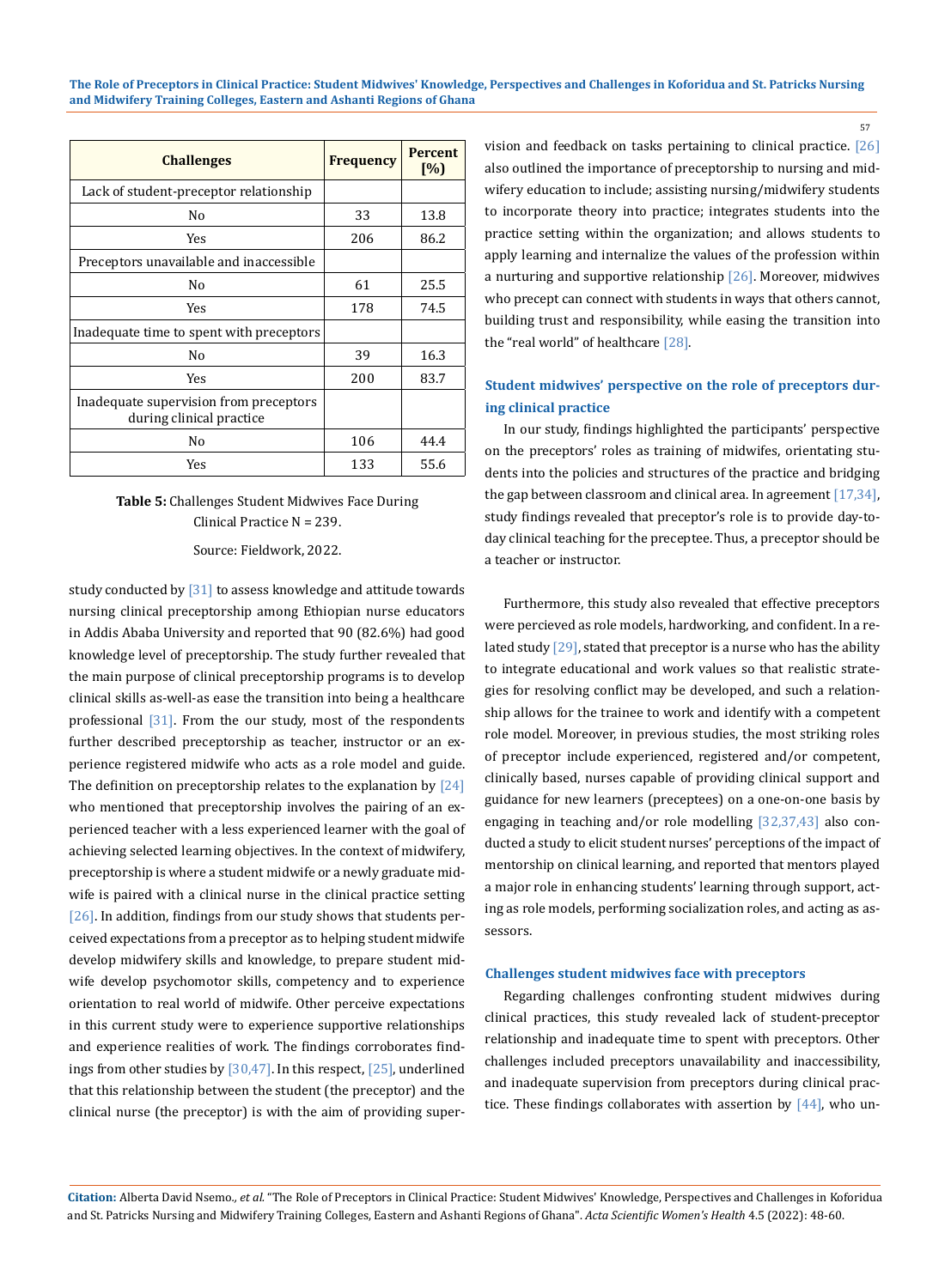derlined that clinical learning or preceptorship is affected by many factors, including the quality of supervision and feedback and characteristics of learners and teachers  $[45]$ . also stated that assigning a preceptor to a nursing student will not always guarantee a success, hence preceptors require further preparation for their role [45]. also bemoans lack of student-preceptor relationship as a challenge and unhelpful for student learning. However [12,37], reported that preceptees feel unsupported at times by preceptors, alluding to lack of availability and accessibility. In addition  $[50]$ , conducted a study on challenges facing nursing students and preceptors. The authors reported that majority of their respondents had a less than optimal experience, with reasons such as busy workloads of preceptors, difficulty in the accessibility of the preceptor and lack of preceptor training.

## **Summary and Conclusions**

The study was carried out to assess the knowledge on the role of preceptors and the challenges they encounter during clinical practice among student midwives. Majority of the respondents from the study had good knowledge of preceptorship and had perceived expectations of preceptors as making sure students develop midwifery skills and knowledge and to experience supportive relationship and experience realities of work life to be able to function independently.

Moreover, the role of preceptorship in clinical practice were bridging the gap between classroom and clinical area and orientating student midwives into the policies and structures of the practice, act as role models and training of the midwives. Effective preceptors were also expected to be role models. However, the student midwives' clinical practice and preceptorship is not free from challenges. Challenges they encountered includes lack of studentpreceptor relationship, preceptors unavailable and inaccessible, inadequate time to spent with preceptors and inadequate supervision from preceptors during clinical practice. This study therefore concludes that student midwives perceived the roles of preceptors as being very vital to their clinical practice but varied in preceptors' frequent availability and accessibility to their roles which posed huge challenges during clinical practices.

# **Recommendations**

Based on the findings from the study, the following recommendations were made:

Training of more clinical preceptors on their roles for improvement of students' clinical learning outcome

58

- • Preceptors should relate supervision to intended learning outcome.
- There is need to assign a separate period outside the actual work schedule to allow enough time for preceptor/preceptee interactions.

Implication of findings for midwifery education, research and practice

The preceptor role is pivotal to midwifery education. The study supports the release of clinical midwives to attend training programs that prepare them for their roles. It also highlights the need for proper selection of preceptors, release and training many of them, support and monitoring as to create effective clinical learning environment.

# **Acknowledgement**

We express our heartfelt gratitude to the management and entire staff of Koforidua and St. Patricks Nursing and Midwifery Training Colleges, Eastern and Ashanti Regions of Ghana, for supporting us through the research in diverse ways. To our participants, we owe unreserved appreciation, for despite their tight study schedule they still made time to attend to our questionnaire thereby according to us a 100% return rate.

# **Conflict of Interest**

There is no conflict of interest.

## **Source of Funding**

Research was completely self-sponsored.

# **Bibliography**

- 1. [Budgen C and Gamroth L. "An overview of practice education](https://pubmed.ncbi.nlm.nih.gov/17629596/)  models". *[Nurse Education Today](https://pubmed.ncbi.nlm.nih.gov/17629596/)* 28.3 (2008): 273-283.
- 2. [Killam LA and Heerschap C. "Challenges to student learning](https://pubmed.ncbi.nlm.nih.gov/23141689/)  [in the clinical setting: A qualitative descriptive study".](https://pubmed.ncbi.nlm.nih.gov/23141689/) *Nurse Education Today* [33.6 \(2013\): 684-691.](https://pubmed.ncbi.nlm.nih.gov/23141689/)
- 3. Koontz AM., *et al*[. "Staff nurses and students: the good, the bad,](https://pubmed.ncbi.nlm.nih.gov/20860251/)  and the ugly". *[Medsurg Nursing](https://pubmed.ncbi.nlm.nih.gov/20860251/)* 19.4 (2010): 240.
- 4. [Cooper K. "The role of the sign-off mentor in the community](https://pubmed.ncbi.nlm.nih.gov/24893555/)  setting". *[British Journal of Community Nursing](https://pubmed.ncbi.nlm.nih.gov/24893555/)* 19.4 (2014): [192-196.](https://pubmed.ncbi.nlm.nih.gov/24893555/)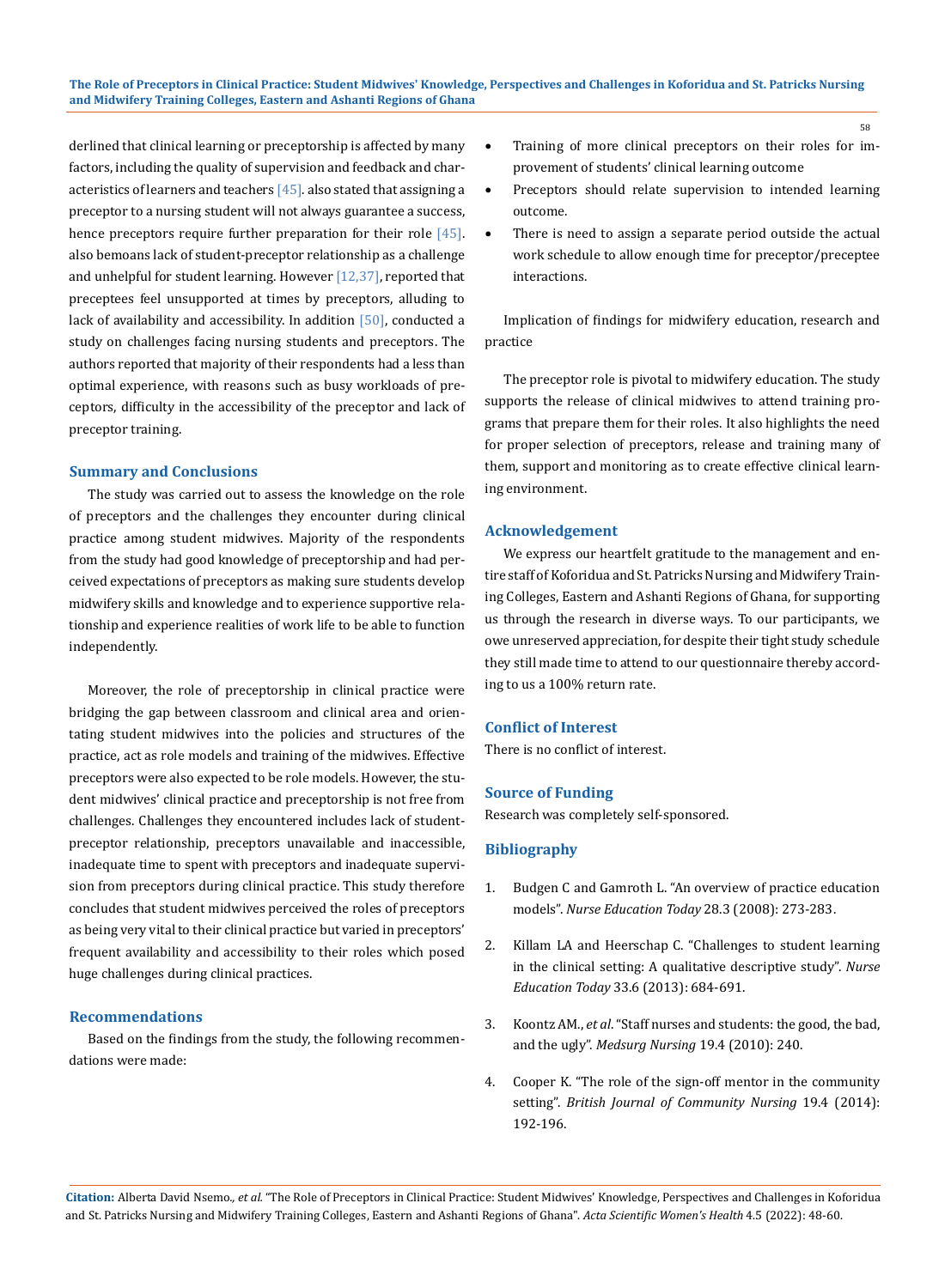#### **The Role of Preceptors in Clinical Practice: Student Midwives' Knowledge, Perspectives and Challenges in Koforidua and St. Patricks Nursing and Midwifery Training Colleges, Eastern and Ashanti Regions of Ghana**

- 5. Fitzgerald M., *et al*[. "Contemporary issues relating to assess](https://www.sciencedirect.com/science/article/abs/pii/S1471595309001176)[ment of pre-registration nursing students in practice".](https://www.sciencedirect.com/science/article/abs/pii/S1471595309001176) *Nurse [Education in Practice](https://www.sciencedirect.com/science/article/abs/pii/S1471595309001176)* 10 (2010): 158-163.
- 6. [Chaun OL and Barnett T. "Student, tutor and staff nurse per](https://pubmed.ncbi.nlm.nih.gov/22277167/)[ceptions of the clinical learning environment".](https://pubmed.ncbi.nlm.nih.gov/22277167/) *Nurse Education in Practice* [12.4 \(2012\): 192-197.](https://pubmed.ncbi.nlm.nih.gov/22277167/)
- 7. Opare. "Preceptorship model" (2002).
- 8. Papastavrou E., *et al*[. "Student nurses experience of learning](https://pubmed.ncbi.nlm.nih.gov/19700368/)  in the clinical environment". *[Nurse Education in Practice](https://pubmed.ncbi.nlm.nih.gov/19700368/)* 10.3 [\(2010\): 176-182.](https://pubmed.ncbi.nlm.nih.gov/19700368/)
- 9. [Lambert V and Glecken M. "Clinical education facilitators. A](https://pubmed.ncbi.nlm.nih.gov/15946274/)  [literature review issues in clinical nursing".](https://pubmed.ncbi.nlm.nih.gov/15946274/) *Nurse Education in Clinical Practice* [14 \(2005\): 644-673.](https://pubmed.ncbi.nlm.nih.gov/15946274/)
- 10. [Ulrich BT. "Mastering precepting: A nurse's handbook for suc](https://play.google.com/store/books/details/Beth_Ulrich_Mastering_Precepting_Second_Edition?id=N-t_DwAAQBAJ)cess*".* [Indianapolis, Ind: Sigma Theta Tau International \(2012\).](https://play.google.com/store/books/details/Beth_Ulrich_Mastering_Precepting_Second_Edition?id=N-t_DwAAQBAJ)
- 11. Murphy F., *et al*[. "Nursing students' experiences and prefer](https://pubmed.ncbi.nlm.nih.gov/22265991/)[ences regarding hospital and community placements".](https://pubmed.ncbi.nlm.nih.gov/22265991/) *Nurse [Education in Practice](https://pubmed.ncbi.nlm.nih.gov/22265991/)*12 (2012): 170-175.
- 12. Henderson A., *et al*[. "Creating supportive clinical learning en](https://pubmed.ncbi.nlm.nih.gov/19686319/)[vironments: an intervention study".](https://pubmed.ncbi.nlm.nih.gov/19686319/) *Journal of Clinical Nursing* [19.1-2 \(2010\): 177-182.](https://pubmed.ncbi.nlm.nih.gov/19686319/)
- 13. Nash R., *et al*[. "Enhancing transition: An enhanced model of](https://pubmed.ncbi.nlm.nih.gov/18692279/)  [clinical placement for final year nursing students".](https://pubmed.ncbi.nlm.nih.gov/18692279/) *Nurse Education Today* [29 \(2009\): 48-56.](https://pubmed.ncbi.nlm.nih.gov/18692279/)
- 14. Msiska G., *et al*[. "Where Is the Grade Coming from? Problems](https://www.researchgate.net/publication/277047307_Where_Is_the_Grade_Coming_from_Problems_and_Challenges_in_Evaluating_the_Clinical_Performance_of_Nursing_Students)  [and Challenges in Evaluating the Clinical Performance of Nurs](https://www.researchgate.net/publication/277047307_Where_Is_the_Grade_Coming_from_Problems_and_Challenges_in_Evaluating_the_Clinical_Performance_of_Nursing_Students)ing Students". *[Open Journal of Nursing](https://www.researchgate.net/publication/277047307_Where_Is_the_Grade_Coming_from_Problems_and_Challenges_in_Evaluating_the_Clinical_Performance_of_Nursing_Students)* 5 (2015): 470-481.
- 15. Awuah-Peasah D., *et al*[. "The attitudes of student nurses to](https://www.researchgate.net/publication/272724157_The_attitudes_of_student_nurses_toward_clinical_work)ward clinical work". *[International Journal of Nursing and Mid](https://www.researchgate.net/publication/272724157_The_attitudes_of_student_nurses_toward_clinical_work)wifery* 5[.2 \(2013\): 22-27.](https://www.researchgate.net/publication/272724157_The_attitudes_of_student_nurses_toward_clinical_work)
- 16. McSharry E., *et al*[. "The role of the nurse lecturer in clinical](https://pubmed.ncbi.nlm.nih.gov/19850523/)  [practice in the Republic of Ireland".](https://pubmed.ncbi.nlm.nih.gov/19850523/) *Nurse Education in Practice* [10.4 \(2010\): 189-195.](https://pubmed.ncbi.nlm.nih.gov/19850523/)
- 17. [Ashurst A. "Career development: the preceptorship process".](https://www.researchgate.net/publication/272444594_Career_development_the_preceptorship_process)  *[Nursing and Residential Care](https://www.researchgate.net/publication/272444594_Career_development_the_preceptorship_process)* 10.6 (2008): 307-309.
- 18. Mills J., *et al*[. "Getting to know a stranger-rural nurses' experi](https://pubmed.ncbi.nlm.nih.gov/17280671/)[ences of mentoring: A grounded theory".](https://pubmed.ncbi.nlm.nih.gov/17280671/) *International Journal of Nursing Studies* [45.4 \(2008\): 599-607.](https://pubmed.ncbi.nlm.nih.gov/17280671/)

19. [Bukhari E. "Nature of preceptorship and its impact on clinical](https://www.research.manchester.ac.uk/portal/files/54515881/FULL_TEXT.PDF)  [nursing care from the perspectives of relevant nursing staff".](https://www.research.manchester.ac.uk/portal/files/54515881/FULL_TEXT.PDF)  [\(Doctoral Thesis, University of Manchester\) \(2012\).](https://www.research.manchester.ac.uk/portal/files/54515881/FULL_TEXT.PDF)

59

- 20. [Kelly C. "Student's perceptions of effective clinical teaching re](https://pubmed.ncbi.nlm.nih.gov/17321013/)visited. *[Nurse Education Today](https://pubmed.ncbi.nlm.nih.gov/17321013/)* 27.8 (2007): 885-892.
- 21. Lawal J., *et al*[. "Factors that influence the clinical learning ex](https://www.researchgate.net/publication/286637721_Factors_that_influence_the_clinical_learning_experience_of_nursing_students_at_a_Caribbean_school_of_nursing)[perience of nursing students at a Caribbean school of nursing".](https://www.researchgate.net/publication/286637721_Factors_that_influence_the_clinical_learning_experience_of_nursing_students_at_a_Caribbean_school_of_nursing)  *[Journal of Nursing Education and Practice](https://www.researchgate.net/publication/286637721_Factors_that_influence_the_clinical_learning_experience_of_nursing_students_at_a_Caribbean_school_of_nursing)* 6.4 (2016): 32-35.
- 22. Lorraine V., *et al*[. "Preceptorship: exploring the experiences of](https://www.researchgate.net/publication/237838589_Preceptorship_Exploring_the_experiences_of_final_year_student_nurses_in_acute_hospital_setting)  [final year student nurses in an acute hospital setting".](https://www.researchgate.net/publication/237838589_Preceptorship_Exploring_the_experiences_of_final_year_student_nurses_in_acute_hospital_setting) *Journal [of Hospital Administration](https://www.researchgate.net/publication/237838589_Preceptorship_Exploring_the_experiences_of_final_year_student_nurses_in_acute_hospital_setting)* 1.2 (2012): 42-44.
- 23. Shabana IA., *et al*[. "Undergraduate nursing students' stress](https://pubmed.ncbi.nlm.nih.gov/22281123/)  [sources and coping behaviours during their initial period of](https://pubmed.ncbi.nlm.nih.gov/22281123/)  [clinical training: A Jordanian perspective".](https://pubmed.ncbi.nlm.nih.gov/22281123/) *Nurse Education in Practice* [12.4 \(2012\): 204-209.](https://pubmed.ncbi.nlm.nih.gov/22281123/)
- 24. Iwasiw C., *et al*[. "Authentic leadership of preceptors: Predictor](https://pubmed.ncbi.nlm.nih.gov/21073571/)  [of new graduate nurses' work engagement and job satisfac](https://pubmed.ncbi.nlm.nih.gov/21073571/)tion". *[Journal of Nursing Management](https://pubmed.ncbi.nlm.nih.gov/21073571/)* 18.8 (2010): 993-1003.
- 25. Nielsen K., *et al*[. "The art of preceptorship. A qualitative study".](https://pubmed.ncbi.nlm.nih.gov/28668586/)  *[Nurse Education in Practice](https://pubmed.ncbi.nlm.nih.gov/28668586/)* 26 (2017): 39-45.
- 26. Pasila K., *et al*[. "Newly graduated nurses' orientation experi](https://pubmed.ncbi.nlm.nih.gov/28282566/)[ences: A systematic review of qualitative studies".](https://pubmed.ncbi.nlm.nih.gov/28282566/) *Internation[al Journal of Nursing Studies](https://pubmed.ncbi.nlm.nih.gov/28282566/)* 71 (2017): 17-21.
- 27. Ke YT., *et al*[. "The effects of nursing preceptorship on new](https://pubmed.ncbi.nlm.nih.gov/28398636/)  [nurses' competence, professional socialization, job satisfac](https://pubmed.ncbi.nlm.nih.gov/28398636/)[tion, and retention: A systematic review".](https://pubmed.ncbi.nlm.nih.gov/28398636/) *Journal of Advanced Nursing* [73.10 \(2017\): 2296-2305](https://pubmed.ncbi.nlm.nih.gov/28398636/)*.*
- 28. Asirifi MA., *et al*[. "Preceptorship in the Ghanaian](https://www.sciedu.ca/journal/index.php/jnep/article/viewFile/2529/1894)  [context:'Coaching for a winning team".](https://www.sciedu.ca/journal/index.php/jnep/article/viewFile/2529/1894) *Journal of Nursing Edu[cation and Practice](https://www.sciedu.ca/journal/index.php/jnep/article/viewFile/2529/1894)* 3.12 (2013): 168.
- 29. De Wolfe JA., *et al*[. "Strategies to prepare and support precep](https://pubmed.ncbi.nlm.nih.gov/20410740/)[tors and students for preceptorship: A systematic review".](https://pubmed.ncbi.nlm.nih.gov/20410740/)  *Nurse Educator* [35.3 \(2010\): 98-100.](https://pubmed.ncbi.nlm.nih.gov/20410740/)
- 30. Lofmark A., *et al*[. "Nursing students' satisfaction with super](https://pubmed.ncbi.nlm.nih.gov/22225731/)[vision from preceptors and teachers during clinical practice".](https://pubmed.ncbi.nlm.nih.gov/22225731/)  *[Nurse Education in Practice](https://pubmed.ncbi.nlm.nih.gov/22225731/)* 12.3 (2012): 164-169.